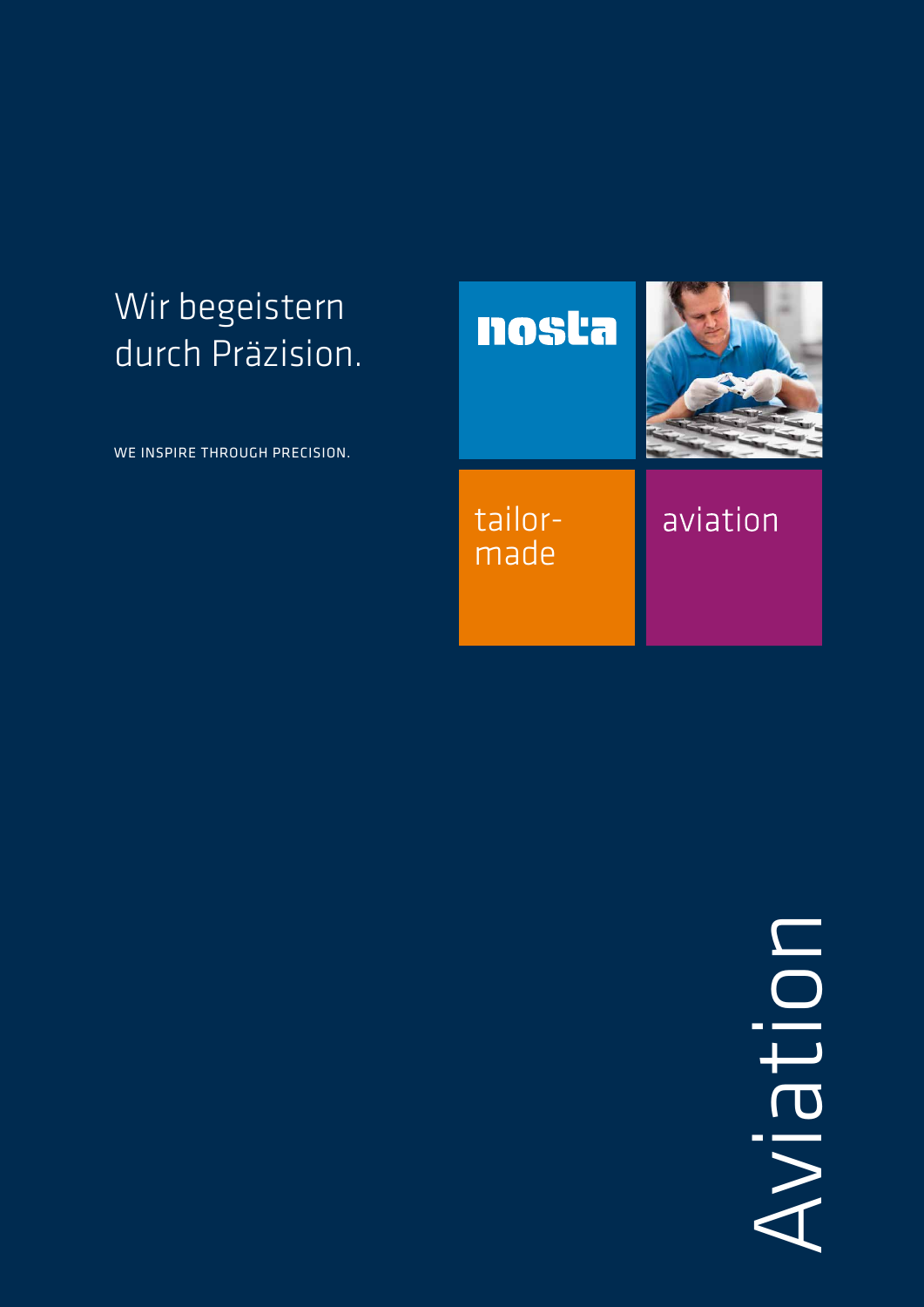# nosta tailor-made aviation

NOSTA – TAILOR MADE AVIATION.



In der tailor-made Produktion können unsere Kunden die wesentlichen Vorteile unseres Unternehmens nutzen: Wir bieten Service und Wissen zu Kostenoptimierung, Engineering und besonderen Anforderungen. Bauteile, die eine maßgeschneiderte Lösung benötigen, fertigen wir gegebenenfalls mit Maschinen und Anlagen aus unserem eigenen Maschinenbau. Bei hohen Qualitätsanforderungen entwickeln und realisieren wir außerdem die nötigen Prüfautomaten.

Insbesondere im Marktbereich Aviation sind Sicherheit und Produktqualität die Erfolgsfaktoren unserer Unternehmung. Durch individuell angepasste Fertigungsprogramme, mit nachfolgender Fertigungsdurchführung nach der EN9100:2009, sichern wir höchste Produktqualität mit optimaler Kosteneffizienz.

# DIE PRODUKTE

- <sup>p</sup> Maßgeschneiderte, komplexe, präzise und individuelle Teile nach Kundenzeichnung
- <sup>p</sup> Einzelstücke bis Großserien

#### DAS MATERIAL

p Stahl, rostfreie Stähle, Aluminium und sämtliche Aluminiumlegierungen sowie Sonderlegierungen wie Monel, Inconel, Hastelloy, Titan, Kunststoffe, CFK.

# NOSTA – AVIATION

Mit unseren Produkten können Sie beruhigt fliegen. Wir stellen bereits in der Auftragsannahme sicher, dass sich Ihre Anforderungen im Produkt wiederfinden. Ihre CAD-Daten werden durch unsere professionellen Mitarbeiter direkt in unser CAD/CAM-System eingearbeitet und angepasst. Mit unserem umfangreichen CNC fünf-Achs Maschinenpark stellen wir uns Ihrer Kreativität. Einer Kreativität der unbegrenzter Raum an Präzision und Qualitätsanspruch zur Verfügung steht. nosta fertigt dabei für die Luftfahrtindustrie und viele weitere Industrien, und erfüllt dabei höchste Sicherheitsstandards. Durch den Einsatz modernster Messmethodik und bekannten statistischen Methoden, kann über den gesamten Fertigungsprozess und die Produktlaufzeit die Qualität auf einem gleichbleibendem Niveau sichergestellt werden.

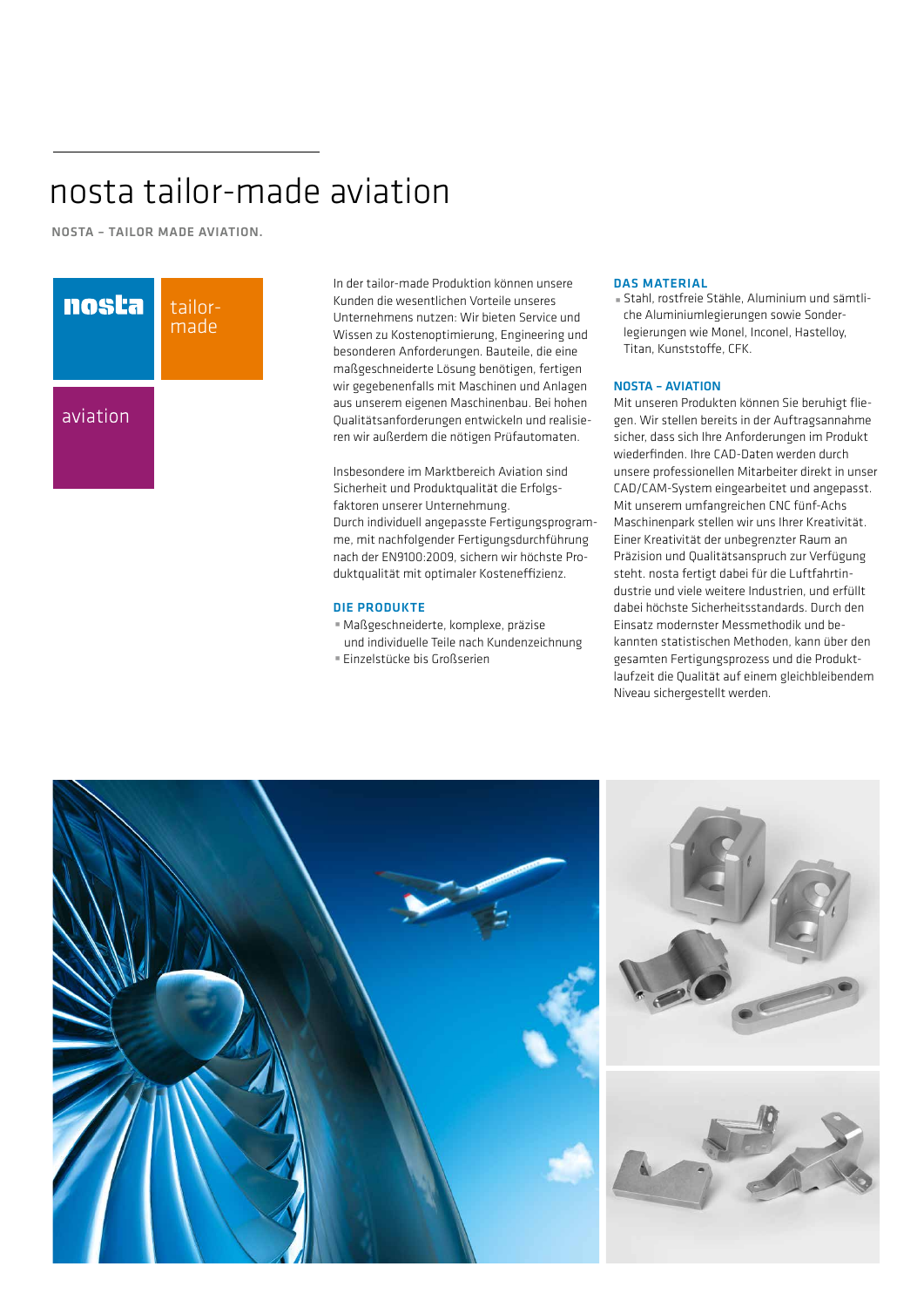

In tailor-made production, our customers are able to harness the tremendous advantages our company offers: We offer service and expertise on cost optimisation, engineering and for special requests. We also manufacture components that require a tailor-made solution using machinery and equipment from our own mechanical engineering facility. We also develop and build the required testing equipment, complying with the strictest quality standards.

Especially within the range of the Aviation branch,safety and product quality are the key indicators for the success of our company. By employing individually adapted production programs which are followed by the execution according EN9100:2009 we safeguard the highest quality of our products and an optimum cost efficiency.

#### THE PRODUCTS

- Tailor-made, complex, precise and custom parts according to drawing
- p Individual parts to large-scale series

#### THE MATERIAL

 $\blacksquare$  Steel, stainless steels, aluminium and all kind of aluminium alloys as well as special alloys such as Monel, Inconel, Hastelloy, titanium, synthetics, carbon fibre materials.

## NOSTA – AVIATION

Our products make sure you can fly relaxed. Already when registering an order we make sure your requirements will be reflected in the product. Your CAD data will be put into our CAD/ CAM System by our competent staff and adapted accordingly. Our large machinery park of 5 axle CNC machines will be used to put your creativity into practice. Creativity which becomes reality supported by an unlimited space of precision and uncompromising quality standards.

nosta produces for the aviation industry as well as other industries and fulfills the highest safety standards. By using the latest measurement methods and the known statistical standards the quality can be safeguarded during the complete production process and product life circle on a constant level.



#### NOSTA – AVIATION

Wir liefern unsere Produkte weltweit zu den führenden Herstellern von Helikoptern und Luftfahrzeugen. Unsere Teile finden Sie im Interieur, in komplexen mechanischen Systemeinheiten, in den Wänden als Halterungen und Verbindungen, in Verstellmechanismen und in vielen anderen Systemgruppen eines Luftfahrzeugs. Wir sichern mit der zerspanenden Fertigung, ein Höchstmaß an Verlässlichkeit – im Einzelteil wie in der Serie.

#### NOSTA – AVIATION

We ship our products to the leading manufacturers of helicopters and aircrafts. You will find our products in the interiors, in complex mechanical systems, in the walls as fasteners and connection elements, in adjusting mechanism and in many other system groups of an aircraft. We provide with our machining production a highest level of reliability – for the single part as well as for the series part.